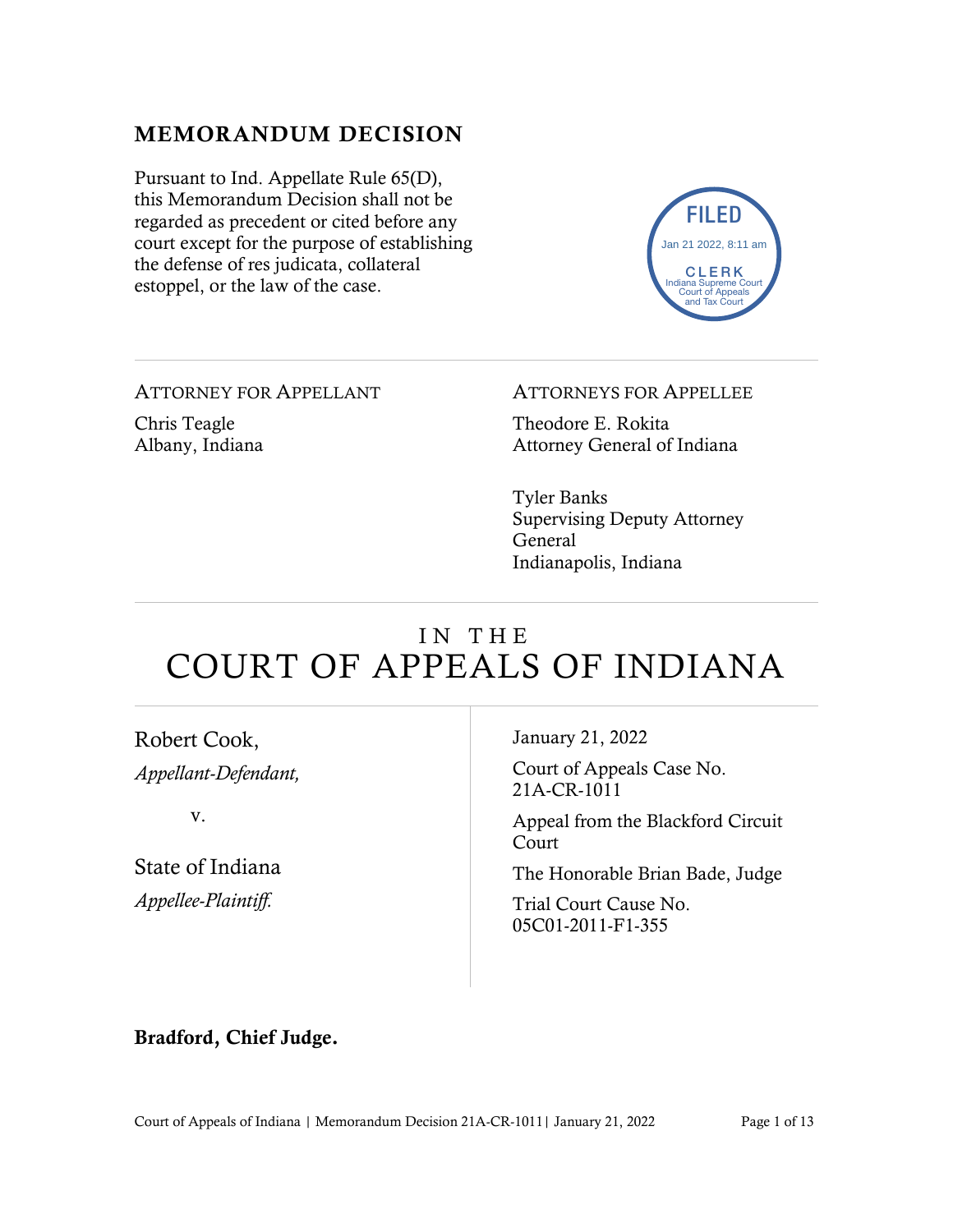# Case Summary

[1] On October 2, 2020, Robert Cook smoked marijuana, ingested Vicodin, and consumed methamphetamine before leaving his home to pick up his children. On the way back to his home, Cook swerved head-on into a tractor-trailer. Both children died at the scene of the crash. Ultimately, Cook agreed to plead guilty to two counts of Level 4 felony operating a vehicle causing death with a schedule I or II controlled substance in the blood, Level 5 felony dealing in a narcotic drug, and two counts of Level 6 felony possession of methamphetamine. The trial court imposed an aggregated sentence of thirty one and a half years with one and a half years suspended to probation, which consisted, in part, of Cook's two Level 4 felonies running consecutively for twenty-four years. Cook argues that (1) his two Level 4 felonies do not qualify as "crimes of violence" and his sentence therefore violates the Indiana Code's maximum limit for consecutive sentences, (2) his sentence is inappropriate in light of the nature of his offense and his character as an offender, and (3) the trial court abused its discretion in failing to find his remorse to be a mitigating factor. We affirm.

## Facts and Procedural History

[2] Cook and Michelle Barton were married in 2005, and had two children together. In October of 2020, Cook's daughter was five years old and his son was seven years old (collectively "the Children"). Cook and Barton were in the process of divorcing at that time.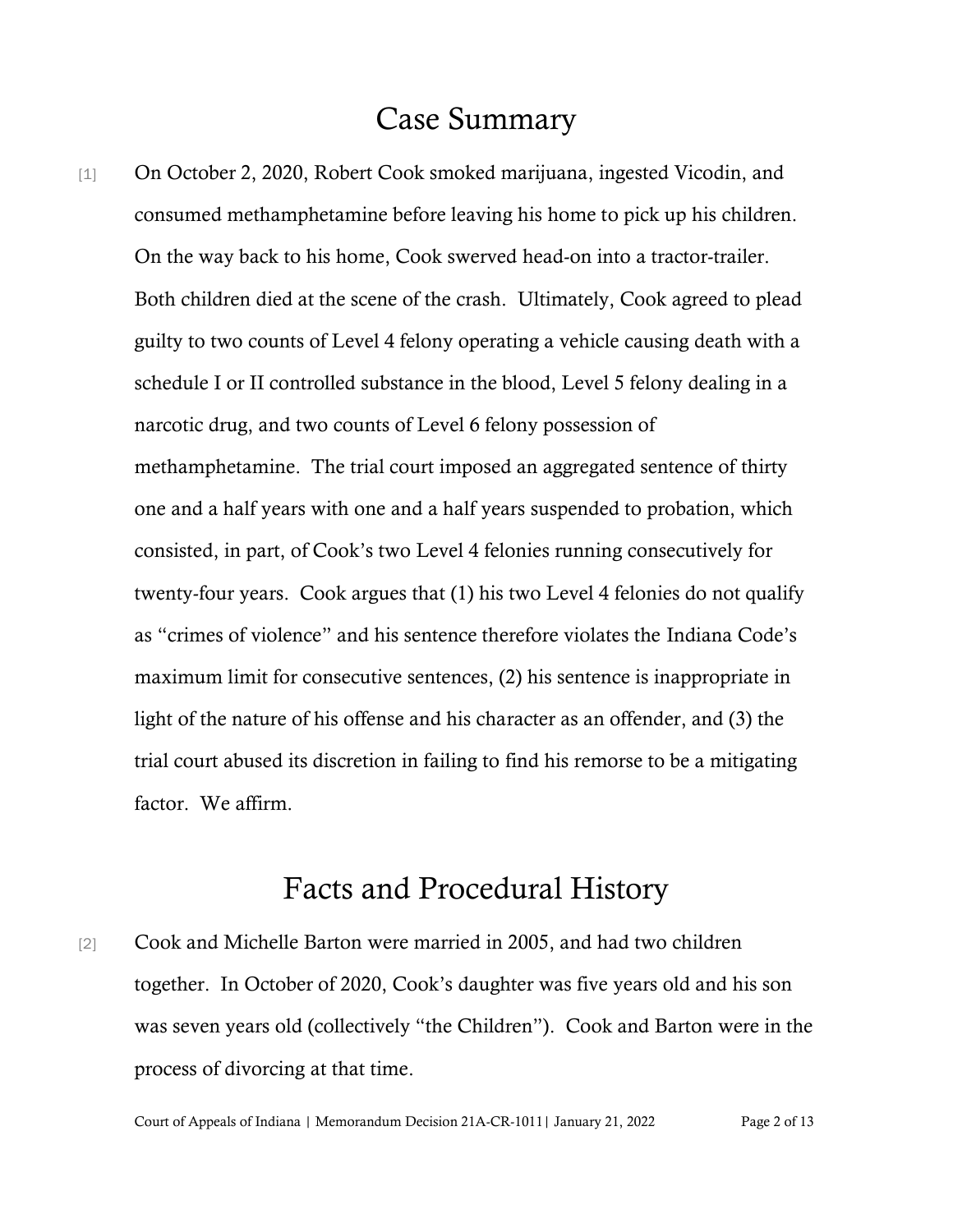- [3] On the morning of October 2, 2020, Cook smoked marijuana, used Vicodin, and consumed methamphetamine before leaving his home for work. When Cook returned home, Barton communicated that she wanted him to buy Halloween costumes for the Children. Cook also needed to pick up the Children, as they were supposed to stay with him for the weekend. Before Cook left to pick up the Children and purchase Halloween costumes, he smoked more marijuana, ingested more Vicodin, and consumed more methamphetamine.
- [4] After picking up the Children and going to the costume store, Cook took State Road 18 east to return home. The Children were both in the front seat of Cook's truck on the drive to Cook's home. Cook later reported that, despite the truck having backseats in the passenger compartment, the Children were in the front seat because "he wanted his kids next to him." Appellant's App. Vol. II p. 55. Jason Long, who was driving a tractor-trailer westbound on State Road 18 at the same time, observed Cook's vehicle swerve into the westbound lane and almost collide with the vehicle traveling in front of Long's truck. Despite Long's attempt to avoid a collision, Cook's vehicle then hit Long's truck "head on." Appellant's App. Vol. II p. 54.
- [5] The engine compartment of Cook's truck was on fire when law enforcement officers arrived at the scene of the crash. Cook was outside of the vehicle when emergency responders arrived, though the Children were not. After the flames were extinguished officers were able to locate the Children. Cook's daughter "was discovered there hanging out of the vehicle still buckled in" and was

Court of Appeals of Indiana | Memorandum Decision 21A-CR-1011| January 21, 2022 Page 3 of 13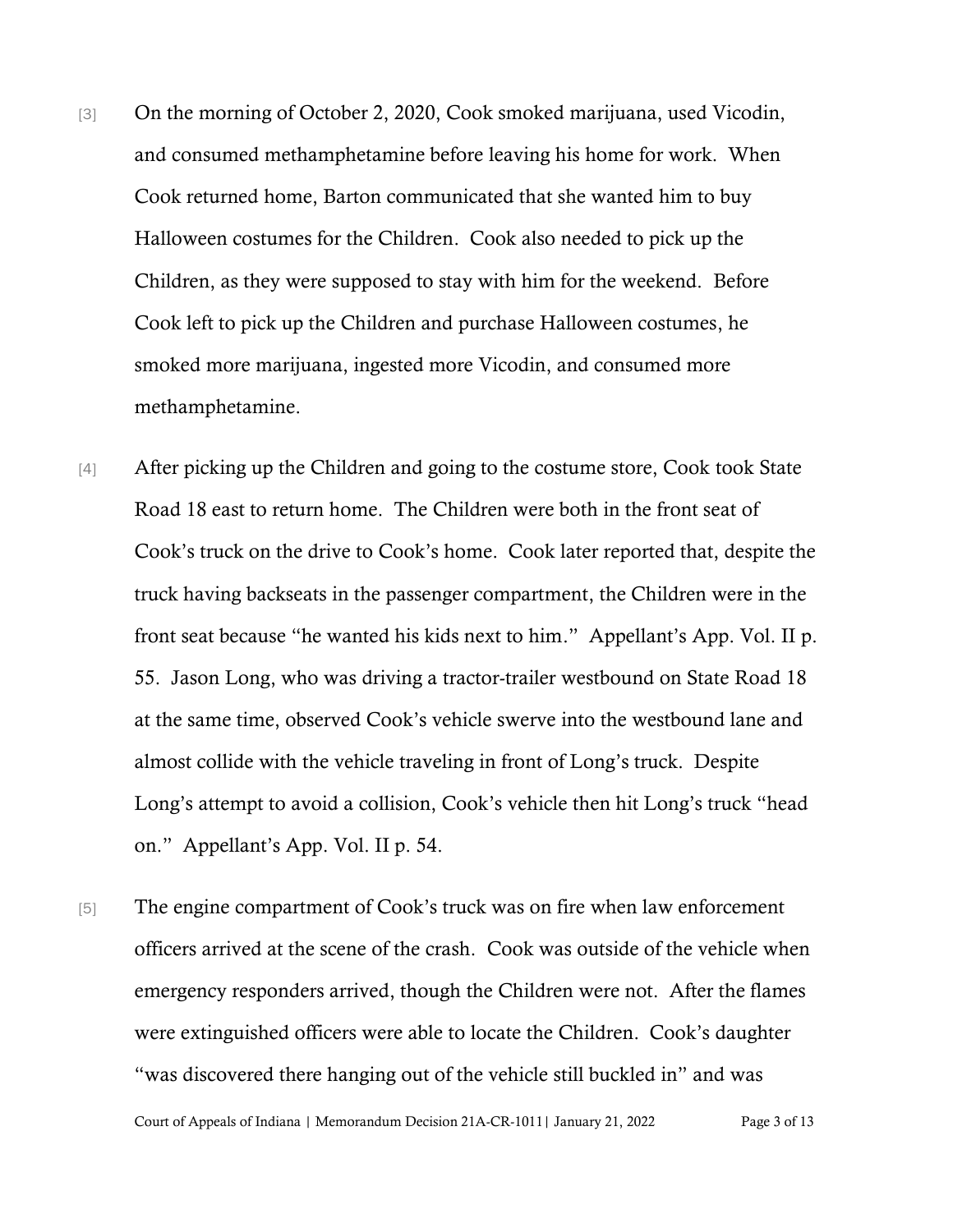pronounced dead at the scene. Appellant's App. Vol. II p. 54. Cook's son had a pulse when he was discovered, "pinned in" the front seat of Cook's truck, but by the time he was able to be removed from the vehicle he no longer had a pulse. Appellant's App. Vol. II p. 53. Cook was taken to the hospital, where a blood draw was performed, and tested positive for methamphetamine and "THC-COOH." <sup>1</sup> Appellant's App. Vol. II p. 54, 65.

[6] On October 6, 2020, an officer spoke with Barton, who had gone to Cook's home with another officer to retrieve pictures of her children for their funeral. Barton reported that she saw, and took pictures of, drug paraphernalia in plain view while in Cook's home. One of Barton's pictures showed a "a child's Lego table with a glass smoking device that [is] commonly used to smoke methamphetamine." Appellant's App. Vol. II p. 58. When Cook's home was searched, officers discovered multiple plastic bags containing a "white crystal substance," multiple containers of hydrocodone, multiple devices for smoking, multiple digital scales, a book with white powder on its top, and a cigarette pack which contained marijuana sitting on a child's Lego table. Appellant's App. Vol. II p 58.

Court of Appeals of Indiana | Memorandum Decision 21A-CR-1011| January 21, 2022 Page 4 of 13

<sup>&</sup>lt;sup>1</sup> "The presence of tetrahydrocannabinol carboxylic acid (THC-COOH), a major metabolite of delta-9tetrahydrocannabinol, in urine at concentrations greater than 15.0 ng/mL is a strong indicator that the patient has used marijuana." Carboxy-Tetrahydrocannabinol (THC) Confirmation, Random, Urine, MAYO CLINIC LABORATORIES, https://www.mayocliniclabs.com/test-catalog/Clinical+and+Interpretive/8898 (last visited January 4, 2022).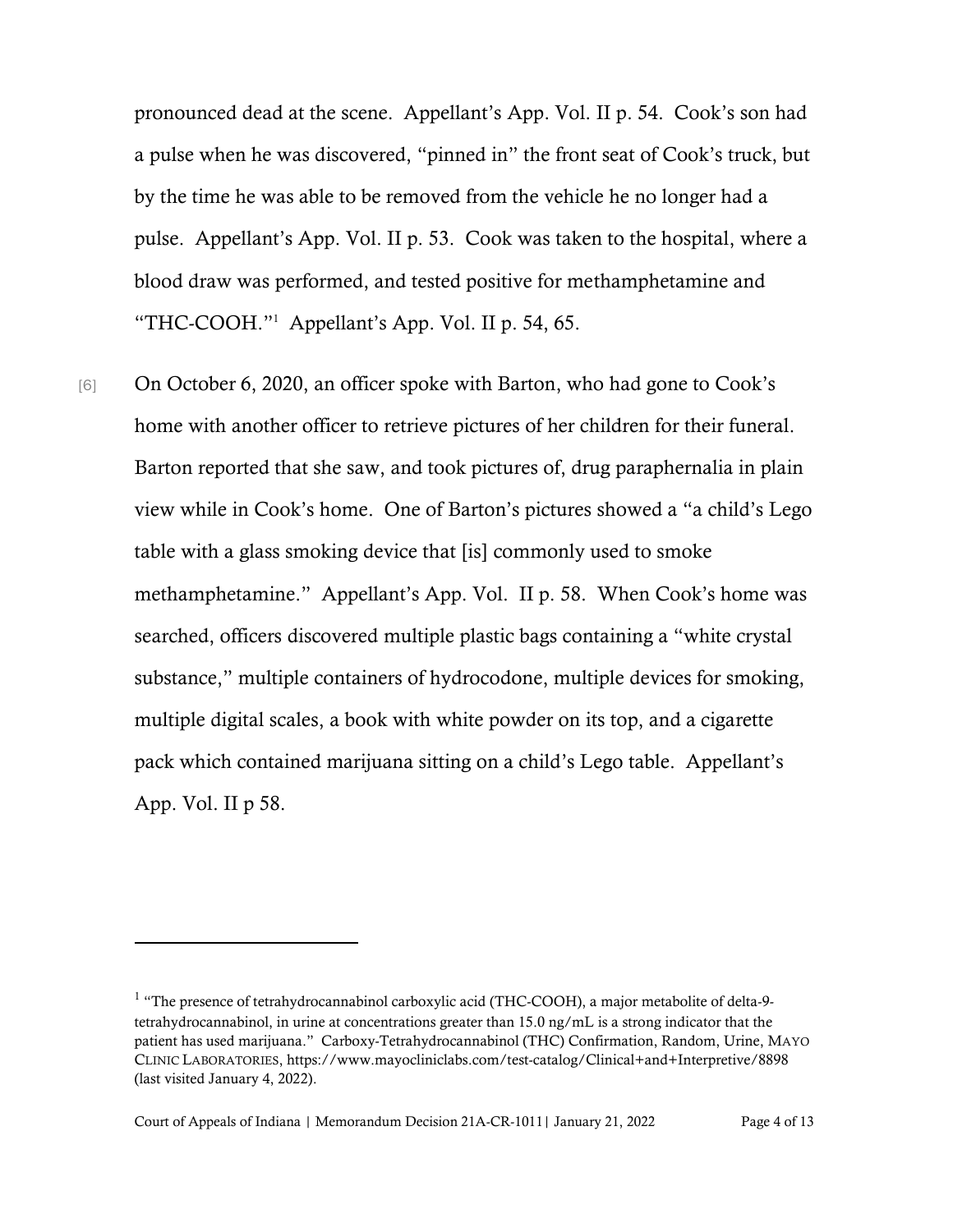- [7] Cook's cellular phone was also searched, and the officer who searched Cook's phone found a number of messages which, "coupled with the evidence collected" at Cook's home, indicated that he was dealing methamphetamine. Appellant's App. Vol. II. p. 60. For example, before the crash a person reached out to Cook asking him "for more when that comes up." Appellant's App. Vol. II p. 60. A few days after that correspondence, Cook wrote to that person, "Tomorrow big deal up," and that he "needed" more than \$900.00 for the deal. Appellant's App. Vol. II p. 60. In a conversation with another person, Cook arranged to sell "go go."<sup>2</sup> Appellant's App. Vol. II p. 61.
- [8] When Officers spoke with Cook following the search of his home and phone, he told them that

anything […] found was planted by [Barton]." Appellant's App. Vol. II p. 62. Cook also stated that Barton was out to hurt me, get me in trouble. And to be honest with you, I think she drugged me when I was in Muncie to get the kid's costumes, because I don't know how I go from driving 80,000-pound trucks to not being able to drive my own pickup truck and getting into an accident.

Appellant's App. Vol. II p. 62–63. Cook also stated, when asked about the open paraphernalia and drugs officers found in his home, that "I did not leave a bunch of [f\*\*\*ing] meth and [s\*\*\*] laying around the house. There's no way I would leave that [s\*\*\*] out for anybody," though he did admit there was a

 $2$  "Go go" is slang for methamphetamine. Slang Terms and Code Words: A Reference for Law Enforcement Personnel, DEA<https://www.dea.gov/sites/default/files/2018-07/DIR-022-18.pdf> (last visited January 5, 2022).

Court of Appeals of Indiana | Memorandum Decision 21A-CR-1011| January 21, 2022 Page 5 of 13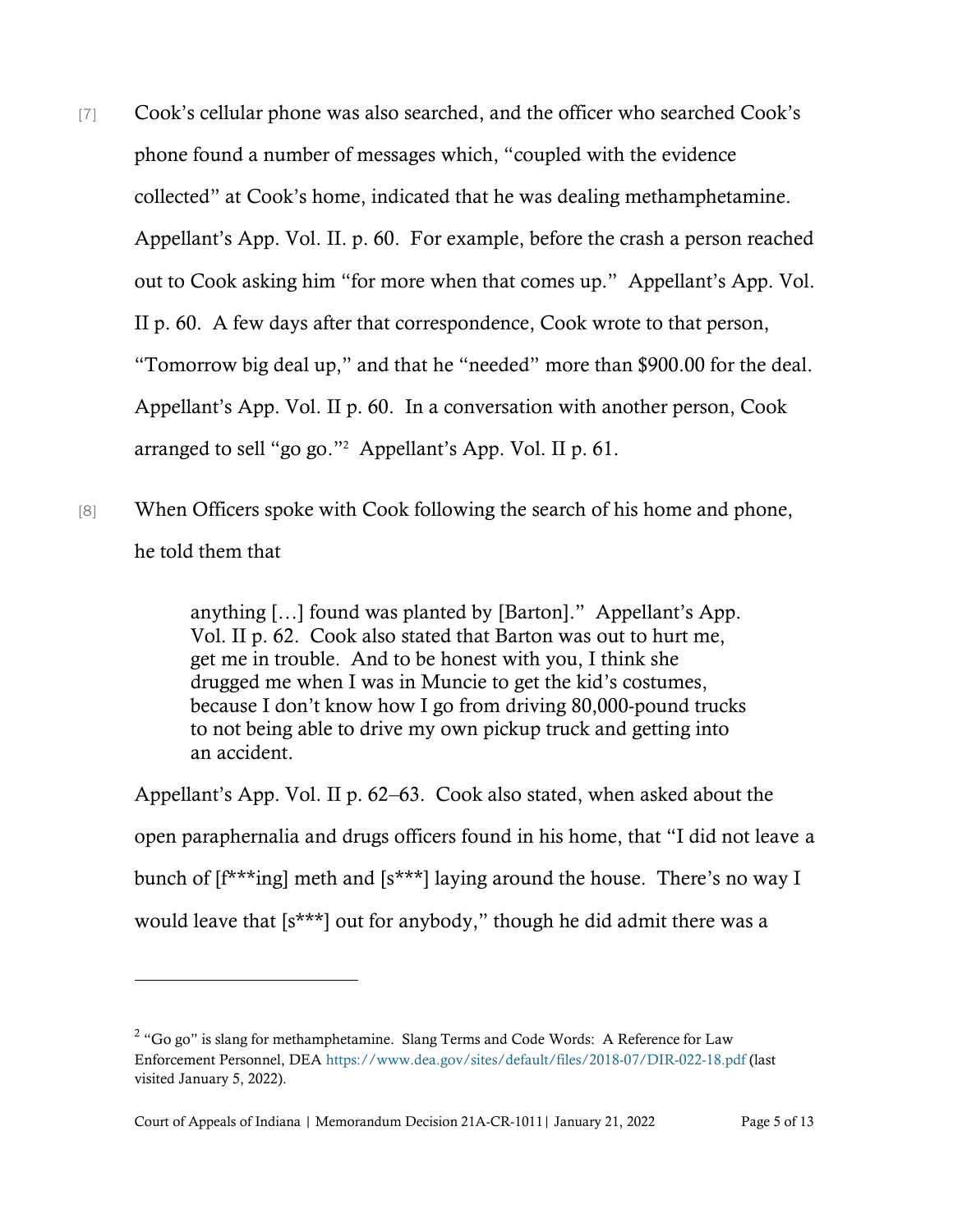"good possibility" that his fingerprints would be found on a pipe used to smoke methamphetamine seized during the search. Appellant's App. Vol. II p. 64.

- [9] Cook was arrested after officers received the results of his blood test. On the way to the jail, Cook asked the officer transporting him, "it probably does me no good to say [Barton] was smoking weed and doing pills with me, right along?" Appellant's App. Vol. II p. 66. Cook also continued to insist that Barton "had to [have] drugged him" before the crash. Appellant's App. Vol. II p. 66. Cook did admit that "all" of the methamphetamine found at his home was his. Appellant's App. Vol. II p. 66. The day after his arrest, Cook admitted to consuming marijuana, Vicodin, and methamphetamine multiple times on the day of the crash. Cook also admitted to dealing methamphetamine, but only "to just a couple of people," and to dealing hydrocodone. Appellant's App. Vol. II p. 68.
- [10] Ultimately, Cook agreed to plead guilty to two counts of Level 4 felony operating a vehicle causing death with a schedule I or II controlled substance in the blood, Level 5 felony dealing in a narcotic drug, and two counts of Level 6 felony possession of methamphetamine. The trial court imposed an aggregate sentence of thirty-one and a half years with one and a half years suspended to probation, which consisted, in part, of Cook's two operating a vehicle causing death sentences running consecutively for twenty-four years.

## Discussion and Decision

Court of Appeals of Indiana | Memorandum Decision 21A-CR-1011| January 21, 2022 Page 6 of 13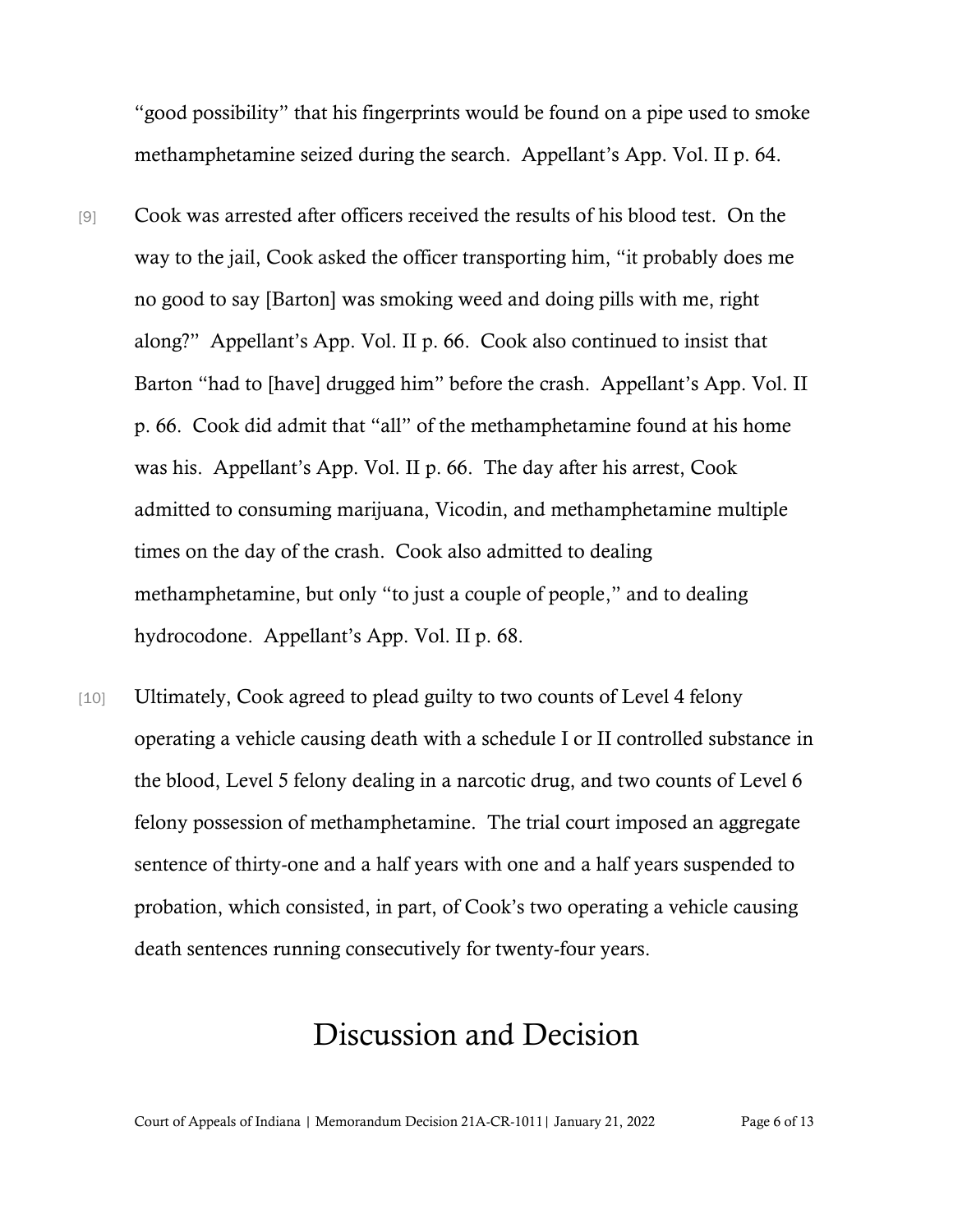[11] We review a trial court's sentencing order for an abuse of discretion, which occurs only if the decision is "clearly against the logic and effect of the facts and circumstances before the court, or the reasonable, probable, and actual deductions to be drawn therefrom." *K.S. v. State*, 849 N.E.2d 538, 544 (Ind. 2006).

#### I. Consecutive Sentences

- [12] Cook argues that the trial court erred in imposing consecutive sentences which, together, exceed the statutory maximum set by Indiana Code section 35-50-1-2. When "an alleged error also involves claims of legal error," we review those questions of law *de novo*. *Anderson v. State*, 833 N.E.2d 119, 123 (Ind. Ct. App. 2005) (citing *Hill v. Ebbets Partners Ltd.*, 812 N.E.2d 1060, 1063 (Ind. Ct. App. 2004).
- [13] Indiana Code section 35-50-1-2 governs the upper limit for consecutive sentences arising out of a single episode of criminal conduct. However, Indiana Code section 35-50-1-2 imposes no such limit on the length of consecutive sentences for statutorily-defined crimes of violence. Indiana Code section 35- 50-1-2(a)(16) states that "[o]perating a vehicle while intoxicated causing death or catastrophic injury ([Indiana Code section] 9-30-5-5<sup>3</sup>)" is a crime of violence.

 $3$  Indiana Code section 9-30-5-5(a) states: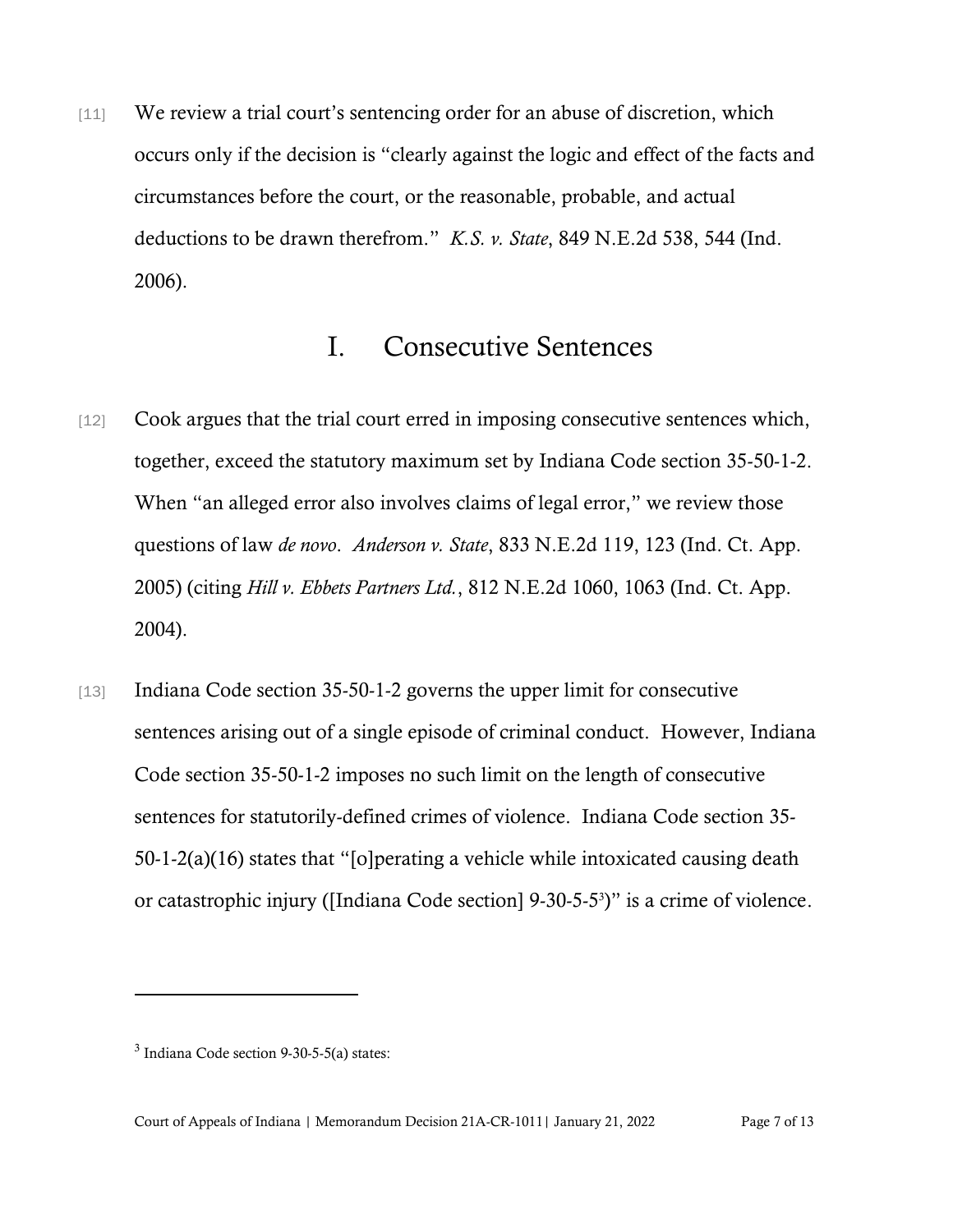[14] Cook was charged with and pled guilty to two counts of Level 4 felony operating a vehicle causing death with a schedule I or schedule II controlled substance in his blood. Cook argues that "In the case at bar, [he] was not charged with Operating a Vehicle While Intoxicated Causing Death or Catastrophic Injury but rather he was charged with 2 counts of Operating a Vehicle Causing Death with a Scheduled (sic) I or Schedule II Controlled Substance in his blood. Thus, the issue is whether or not the Level 4 offenses Cook was charged with qualify under Indiana Code [section] 35-50-1-2(a)(16)." Appellant's Br. p. 11 (internal citations omitted). Cook argues that because his charged crimes differ from those in Indiana Code section 35-50-1-2(a)(16), they do not qualify as crimes of violence and therefore must comply with statutory consecutive-sentence limits. Cook cites *Mi.D. v. State*, 57 N.E.3d 809, 812 (Ind. 2016) in which the Indiana Supreme Court stated

> When interpreting a statute, our primary goal is to fulfill the legislature's intent. And the "best evidence" of that intent is the statute's language. If that language is clear and unambiguous,

- (A) one hundred (100) milliliters of the person's blood; or
- (B) two hundred ten (210) liters of the person's breath;

(3) while intoxicated;

commits a Level 4 felony.

<sup>(</sup>a) A person who causes the death or catastrophic injury of another person when operating a vehicle:

<sup>(1)</sup> with an alcohol concentration equivalent to at least eight-hundredths (0.08) gram of alcohol per:

<sup>(2)</sup> with a controlled substance listed in schedule I or II of [Indiana Code chapter] 35-48-2 or its metabolite in the person's blood; or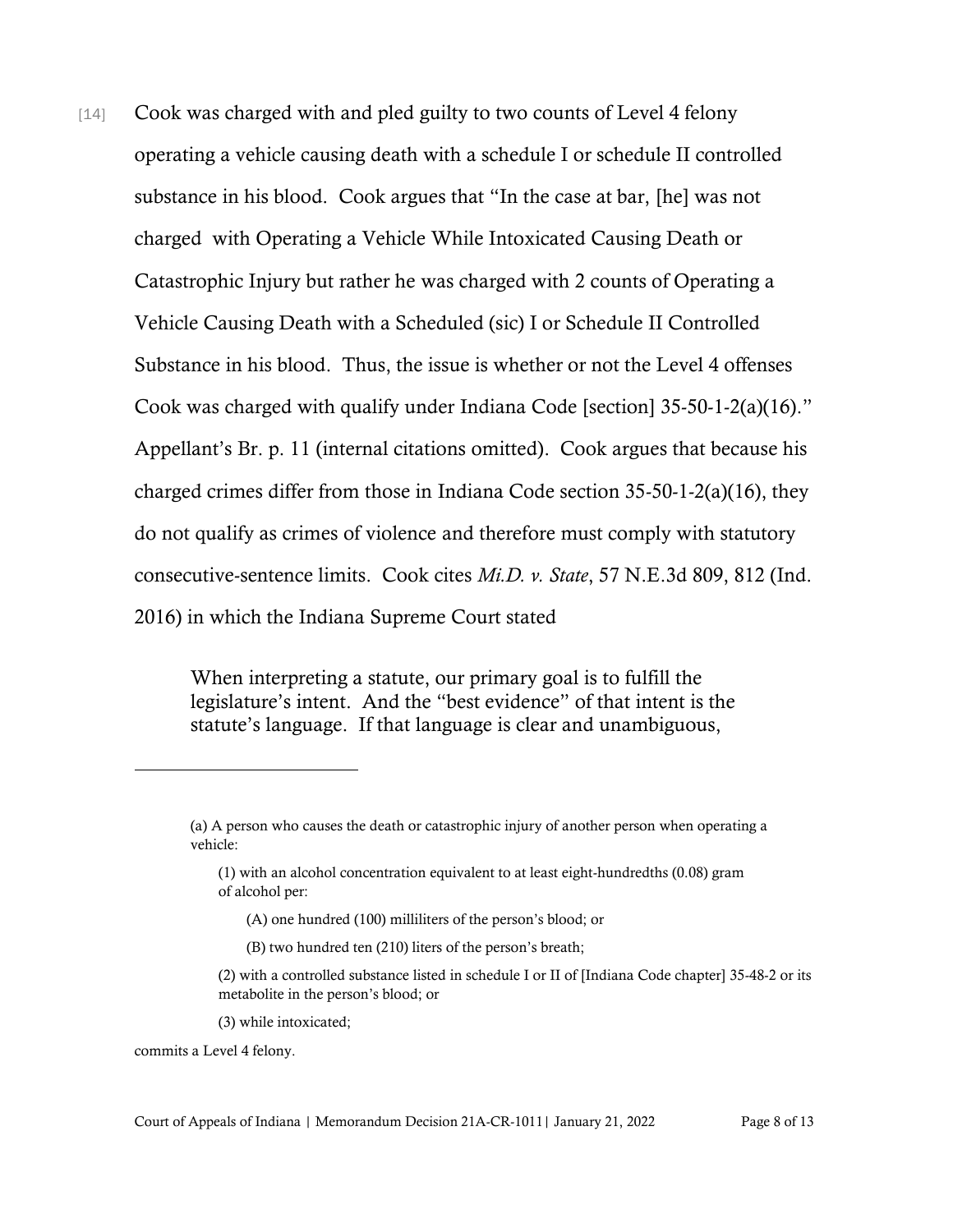we simply apply its plain and ordinary meaning, heeding both what it "does say" and what it "does not say."

Cook argues that given the Supreme Court's decision in *Mi.D.*, we may not consider his charged crimes as identical to Indiana Code section 35-50-1- 2(a)(16) because by doing so we would be, effectively, adding an additional crime of violence to the statute without the consent of the legislature.

[15] Cook's charging information shows that he was charged with, in relevant part, the following: "Count 3: Causing Death When Operating Vehicle with Sched. I or II Controlled Substance in the Blood [Indiana Code section] 9-30-5-5(a)(2) a Level 4 Felony" and "Count 4: Causing Death When Operating Vehicle with Sched. I or II Controlled Substance in the Blood [Indiana Code section] 9-30-5- 5(a)(2) a Level 4 Felony." Appellant's App. Vol. II p. 14. Indiana Code section 9-30-5-5 provides three methods in which one may operate a vehicle unlawfully, two of which are if they are operating "with a controlled substance listed in schedule I or II of [Indiana Code chapter 35-48-2] or its metabolite in the person's blood" or while "intoxicated." Counts 3 and 4 are merely a specific subsection of the crime described in Indiana Code section 35-50-1- 2(a)(16), and therefore qualify as crimes of violence under the statute. The trial court therefore did not abuse its discretion in this regard.

### II. Appropriateness

[16] Indiana Appellate Rule 7(B) provides that "[t]he Court may revise a sentence authorized by statute if, after due consideration of the trial court's decision, the Court finds that the sentence is inappropriate in light of the nature of the offense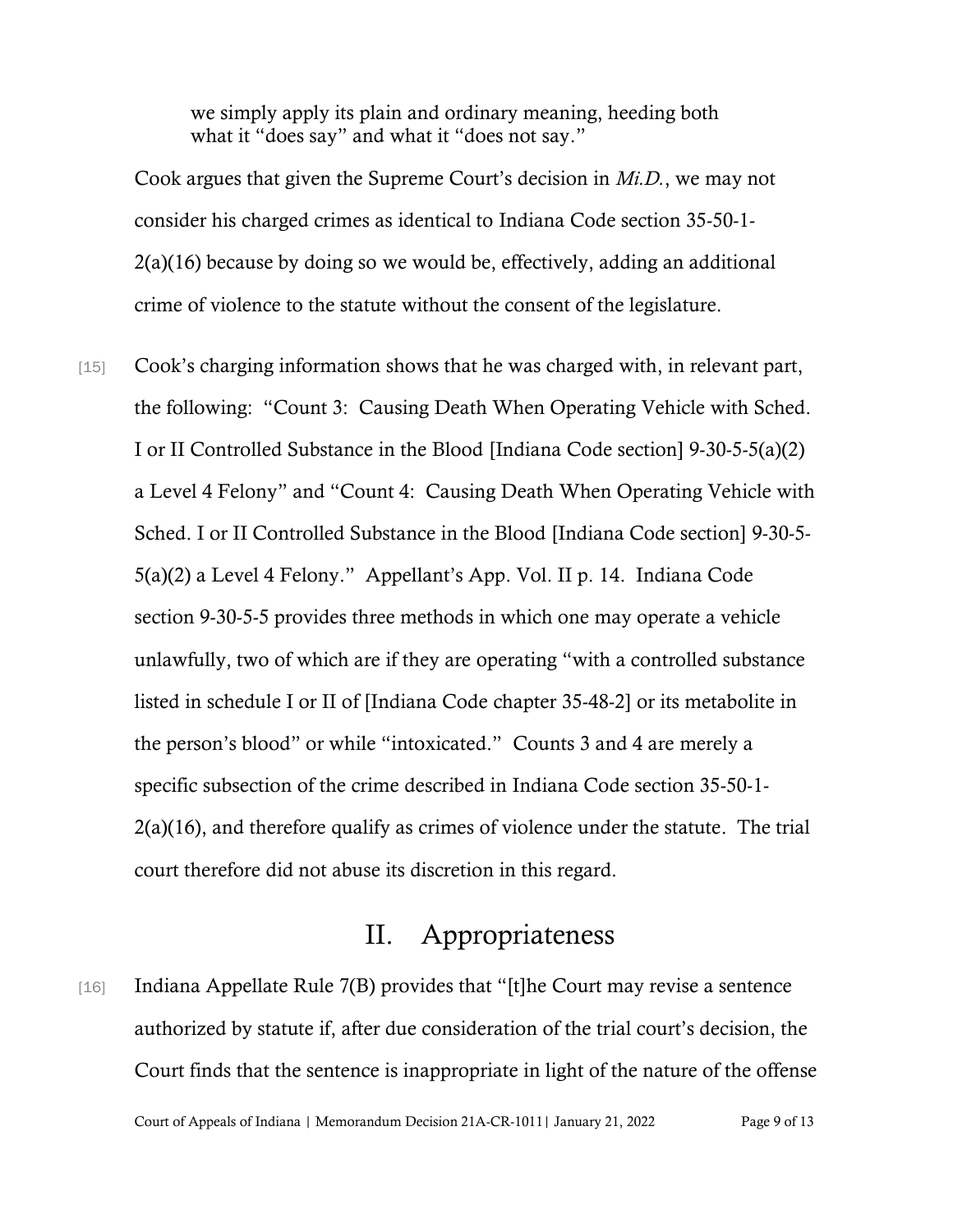and the character of the offender." In reviewing such claims, "[t]he principal role should be to leaven the outliers, [. . .] but not to achieve a perceived 'correct' result in each case." *Cardwell v. State,* 895 N.E.2d 1219, 1225 (Ind 2008). Ultimately, we "do not look to see whether the defendant's sentence is appropriate or if another sentence might be more appropriate; rather, the test is whether the sentence is inappropriate." *Barker v. State*, 994 N.E.2d 306, 315 (Ind. Ct. App. 2013) (internal quotations omitted). The defendant bears the burden of persuading us that his sentence is inappropriate. *Sanchez v. State,* 891 N.E.2d 174, 176 (Ind. Ct. App. 2008).

[17] Cook argues that his sentence was inappropriate considering the nature of his offense and his character.<sup>4</sup> (Appellant's Br. p. 12) Cook's character and the nature of his offense do not warrant a sentence modification. Concerning his character, Cook has two prior misdemeanor convictions for reckless driving and "criminal recklessness-use of a vehicle." Appellant's App. Vol. II p. 36. "Even a minor criminal record reflects poorly on a defendant's character." *Reis v.*  State, 88 N.E.3d 1099, 1195 (Ind. Ct. App. 2017) (citing *Rutherford v. State*, 866 N.E.2d 867, 874 (Ind. Ct. App. 2007). The trial court also found that Cook displayed little remorse during the course of proceedings, despite causing the deaths of his children. Further, although Cook makes no argument concerning the nature of his offense, it does not warrant a sentence reduction. Cook, while

<sup>&</sup>lt;sup>4</sup> Although the State argues that Cook waived this argument we will review on the merits.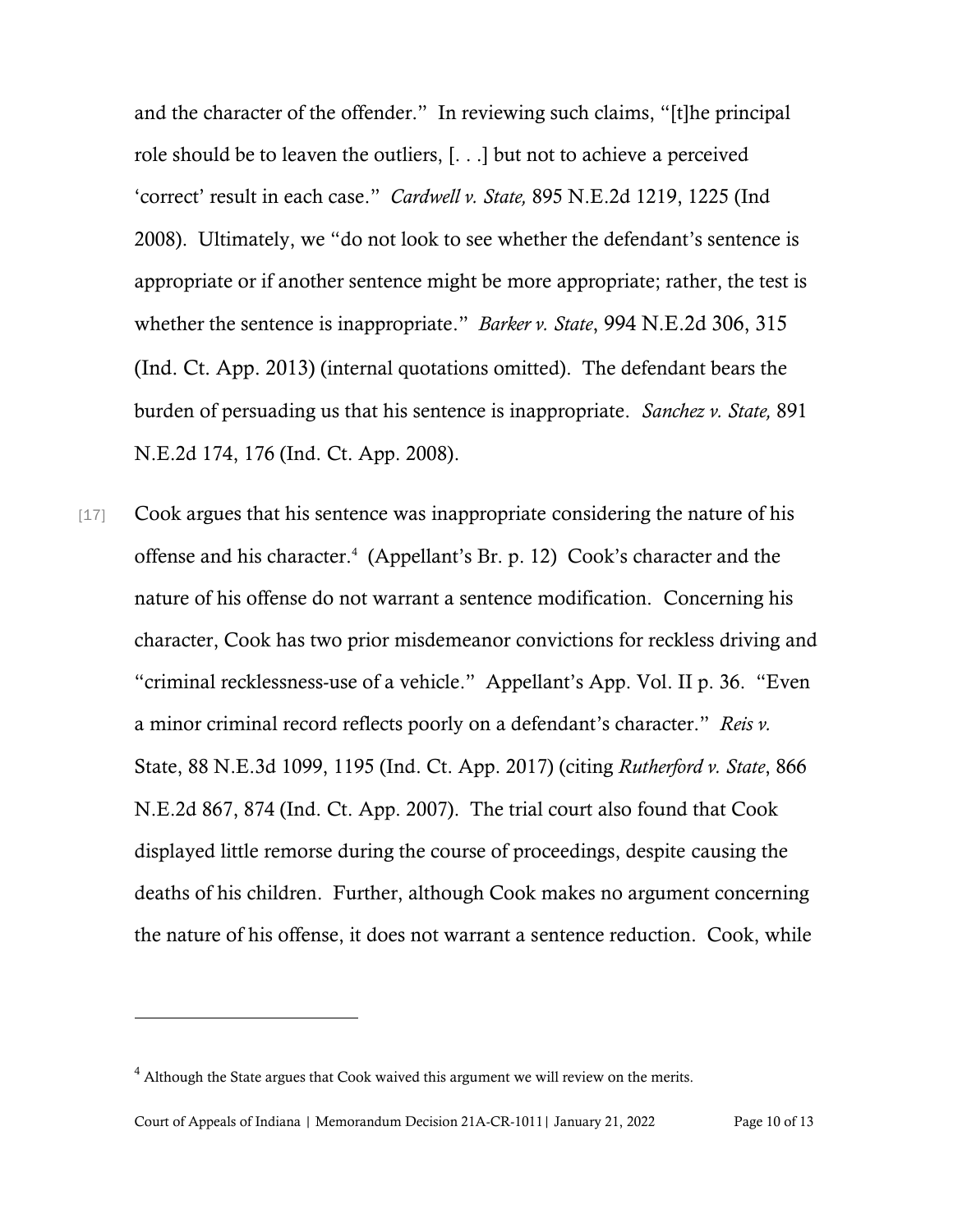under the influence of several drugs, drove head on into a semi-truck while the Children occupied the front seat of his vehicle resulting in their death. Cook's sentence is not inappropriate in light of the nature of his character and his offense.

#### III. Abuse of Discretion

- [18] While Cook frames one of his arguments on appeal as an appropriateness challenge, a significant portion of that argument more closely resembles an argument that the trial court abused its discretion in sentencing him by failing to find his remorse to be a mitigating factor. We have previously concluded that "inappropriate sentence and abuse of discretion claims are to be analyzed separately." *King v. State*, 894 N.E.2d 265, 267 (Ind. Ct. App. 2008).
- [19] A trial court is neither required to find the presence of mitigating factors, *Fugate v. State*, 608 N.E.2d 1370, 1374 (Ind. 1993), nor obligated to explain why it did not find a factor to be significantly mitigating. *Sherwood v. State*, 749 N.E.2d 36, 38 (Ind. 2001). "A court does not err in failing to find mitigation when a mitigation claim is highly disputable in nature, weight, or significance." *Henderson v. State*, 769 N.E.2d 172, 179 (Ind. 2002) (internal quotations omitted).
- [20] While Indiana law "mandates that the trial judge not ignore facts in the record that would mitigate an offense, and a failure to find mitigating circumstances that are clearly supported by the record may imply that the trial court failed to properly consider them[.]" *Sherwood*, 749 N.E.2d at 38. An allegation that the

Court of Appeals of Indiana | Memorandum Decision 21A-CR-1011| January 21, 2022 Page 11 of 13